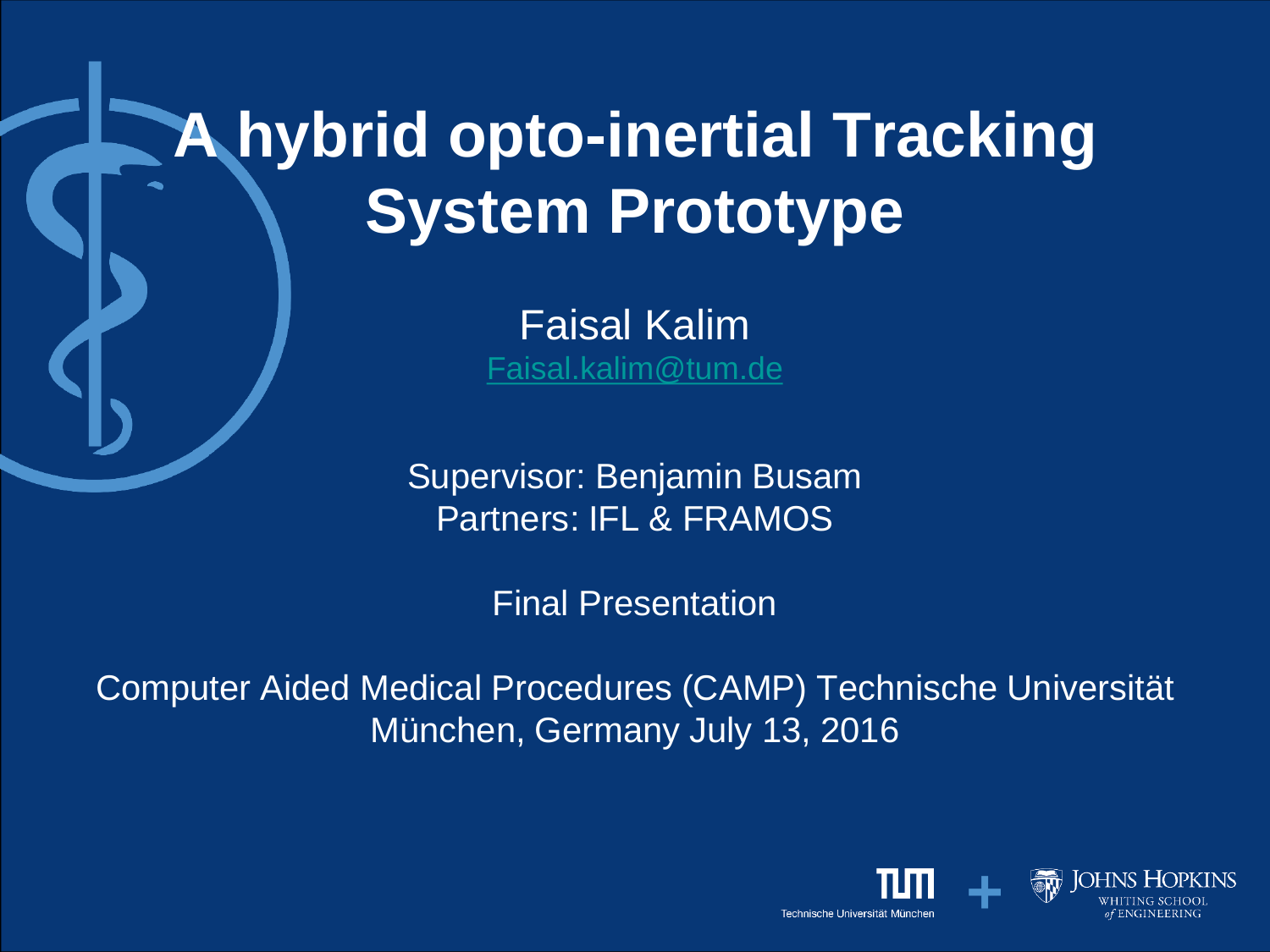# **Project Outline**

- $\triangleright$  Motivation
	- **▶ Different Tracking Solutions**
	- $\triangleright$  Each have pros and cons
	- $\triangleright$  Hybrid solution for overcoming limitations
- $\triangleright$  Problem Statement
	- $\triangleright$  To develop a software prototype that fuses the data streams of both an inertial measurement unit (IMU) and an optical tracking system (OTS)







**Image Courtesies:** B. Busam – Optical Tracking for Medical Applications( July 8, 2016) [Slideshare](http://image.slidesharecdn.com/mpu6050-slides-160111030027/95/mpu6050-imu-with-arduino-5-638.jpg?cb=1455865197) ( July 8, 2016)

**A hybrid opto-inertial Tracking System Prototype - Faisal Kalim**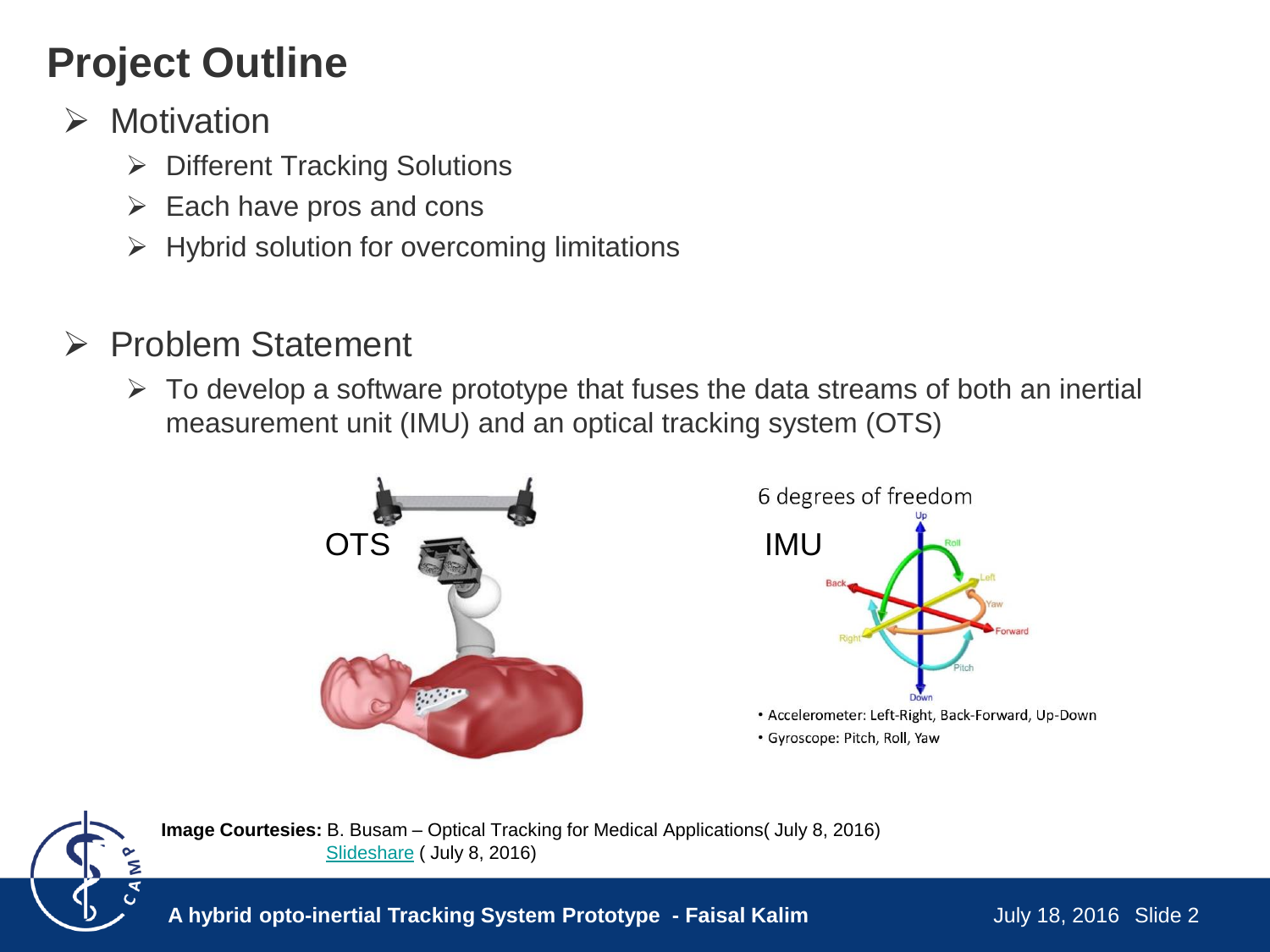# **Project Outline**

- $\triangleright$  Requirements and Specifications
	- **▶ Tracking** 
		- $\triangleright$  Tracking of device based on IMU data
		- $\triangleright$  Data Fusion
	- **Evaluation**
		- Compare results of IMU based tracking to OTS
	- **GUI**
		- $\triangleright$  Display individual + hybrid pose values





A hybrid opto-inertial Tracking System Prototype - Faisal Kalim July 18, 2016 Slide 3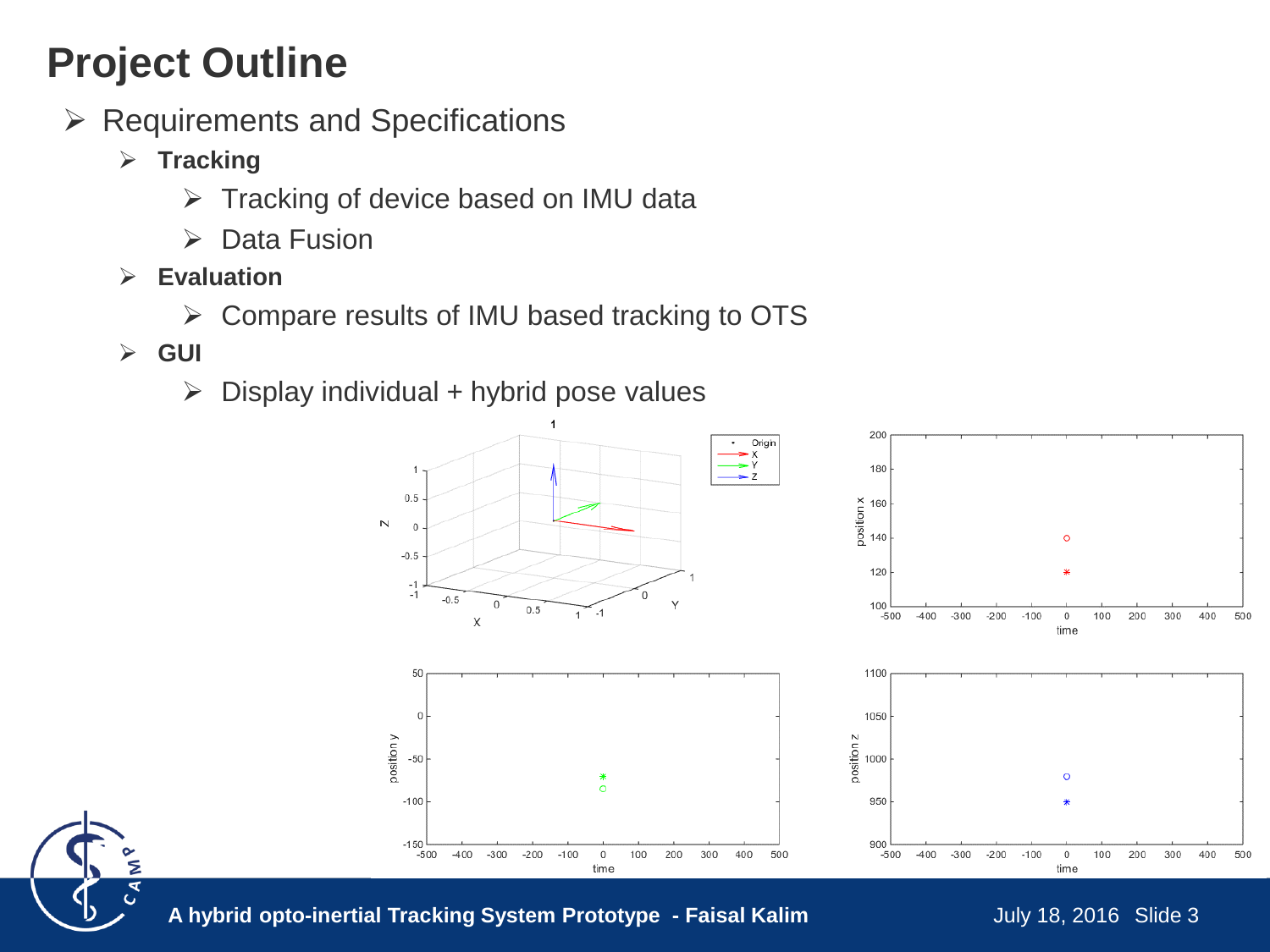#### **Project Outline**

#### ▶ Project Plan

G



#### Made with TeamGantt

**A hybrid opto-inertial Tracking System Prototype - Faisal Kalim**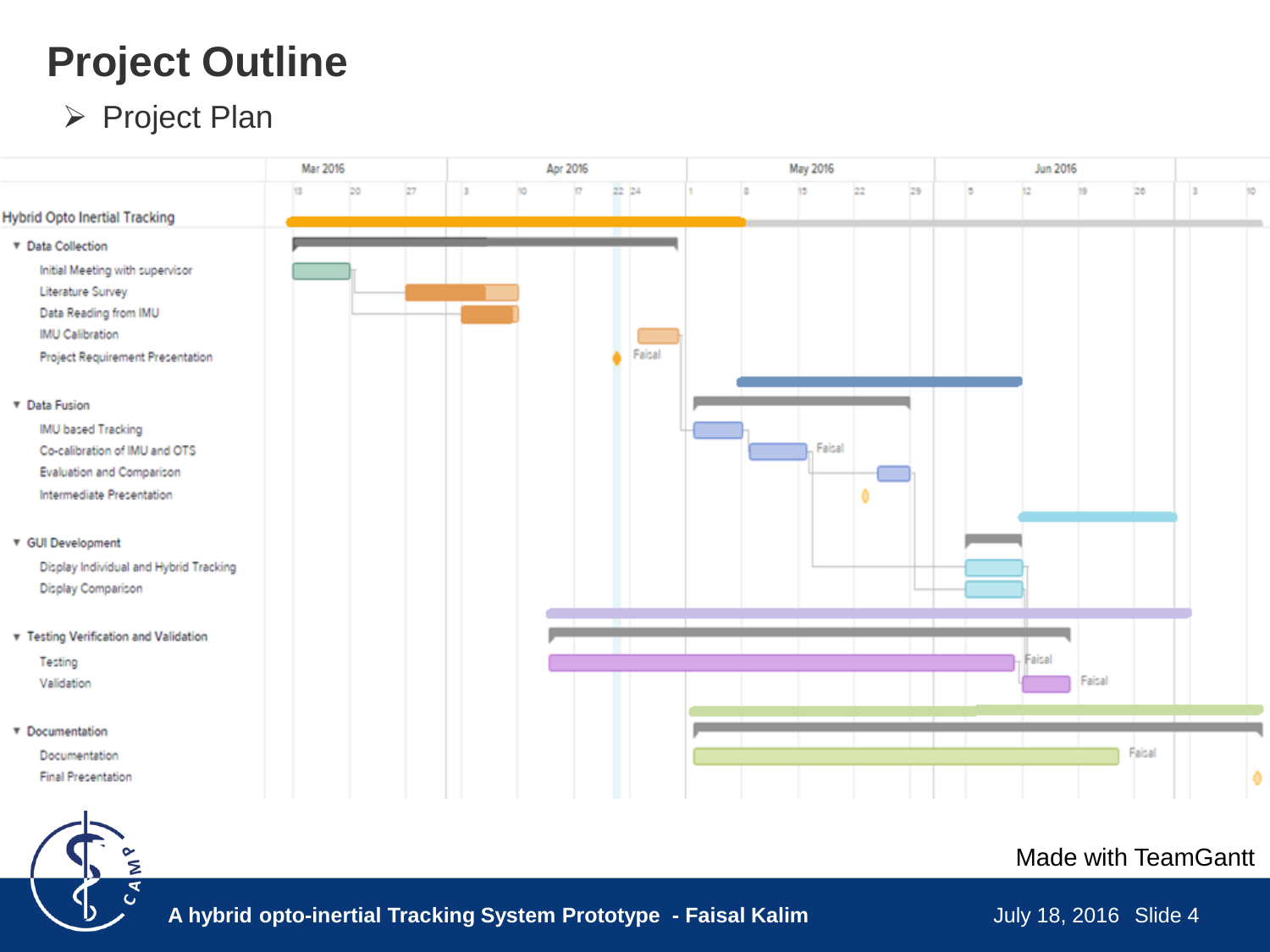#### **Software Design UML Class Diagram**



**A hybrid opto-inertial Tracking System Prototype - Faisal Kalim July 18, 2016 Slide 5**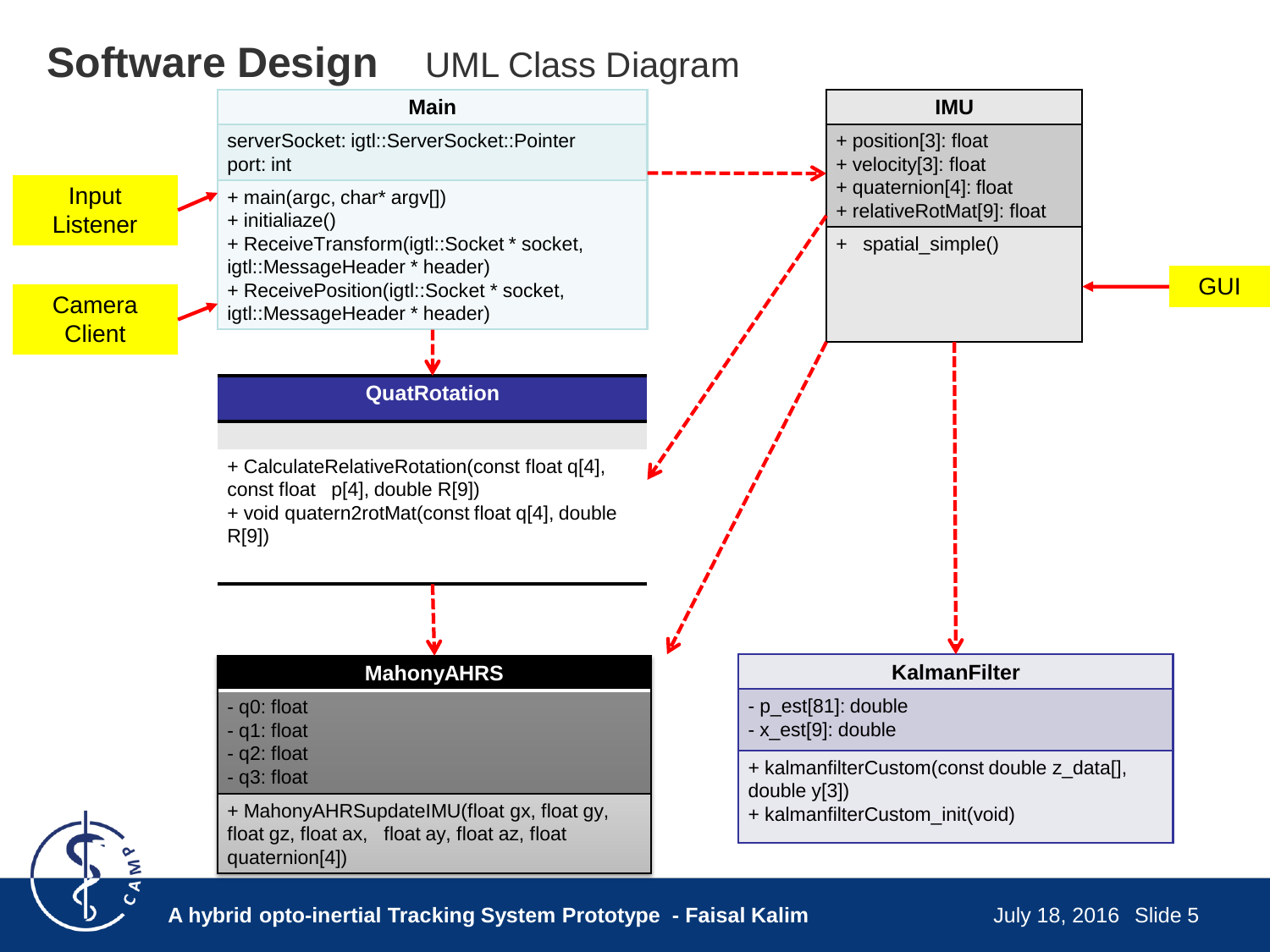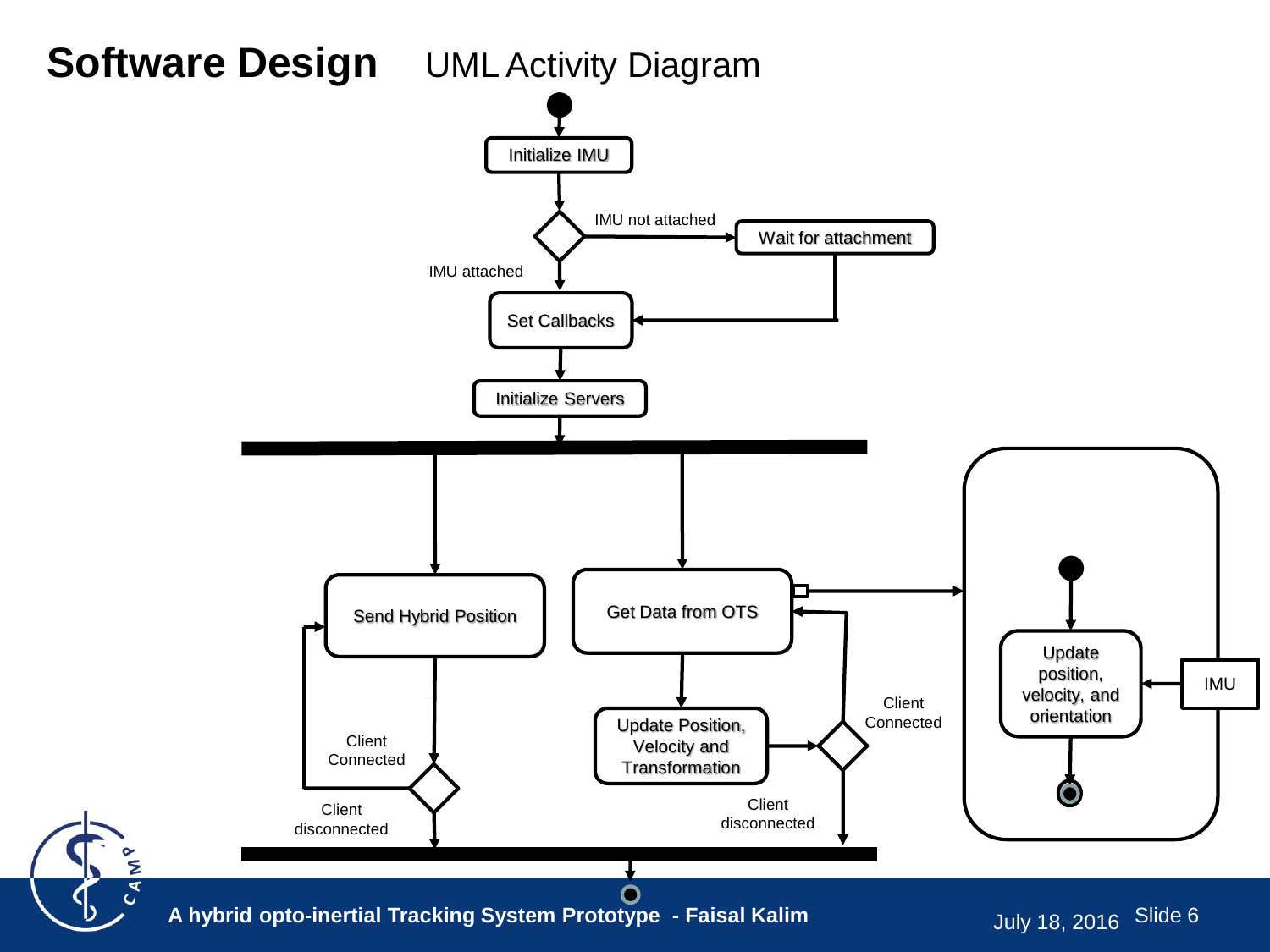### **Software Design**

- $\triangleright$  Strategies
	- ▶ Server-Client: top-down
	- $\triangleright$  6 DOF position estimation: bottom-up
- **▶ Server-Client Communication** 
	- ▶ OpenIGTLink Protocol, using TransfromMessage
- $\triangleright$  Separate Threads
	- OpticalServer, GUIServer, HybridServer
- **► Environment** 
	- Windows, Visual Studio, C++, phideget, OpenIGTLink, Matlab

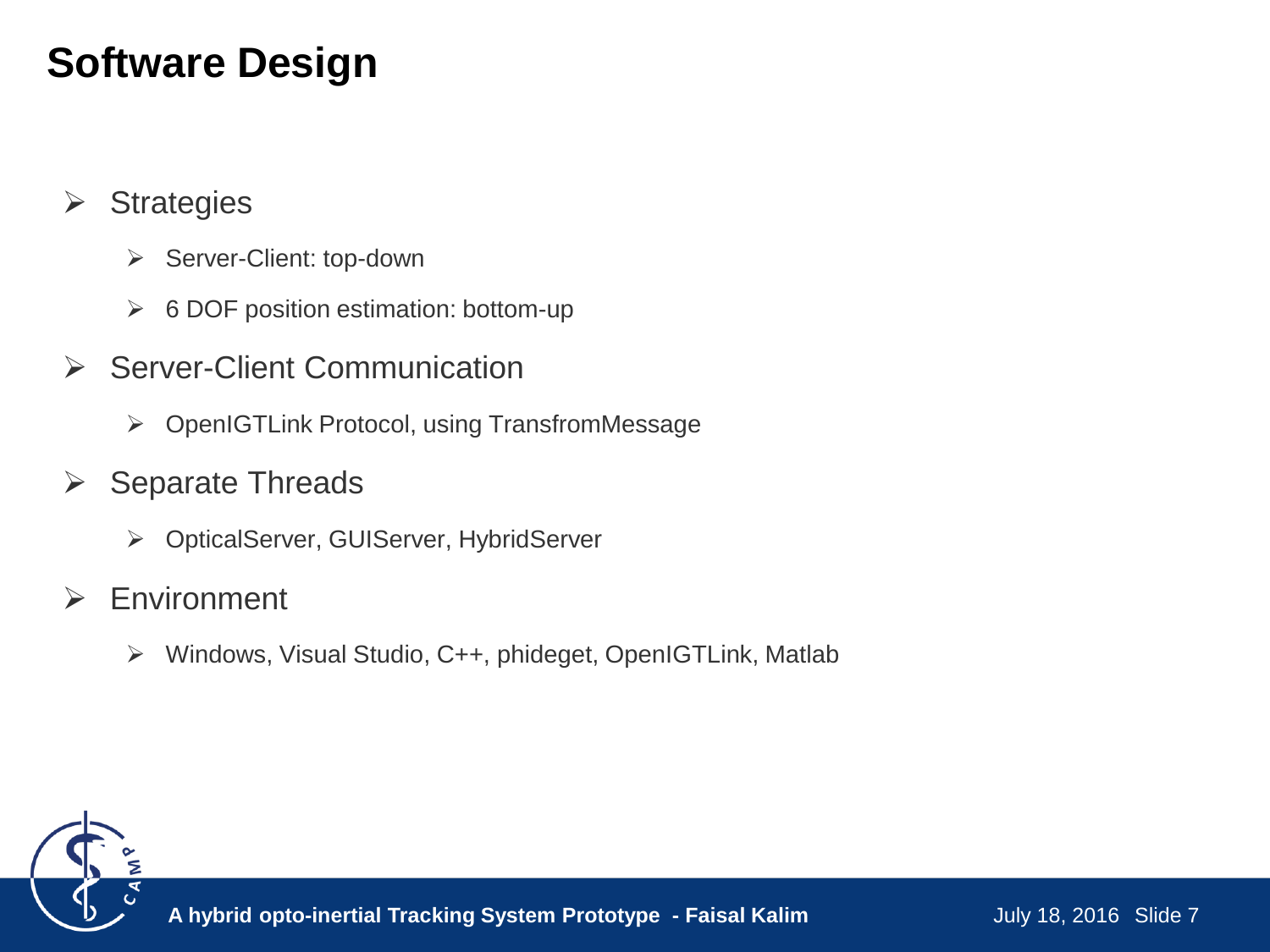#### **Project Results**





**A hybrid opto-inertial Tracking System Prototype - Faisal Kalim**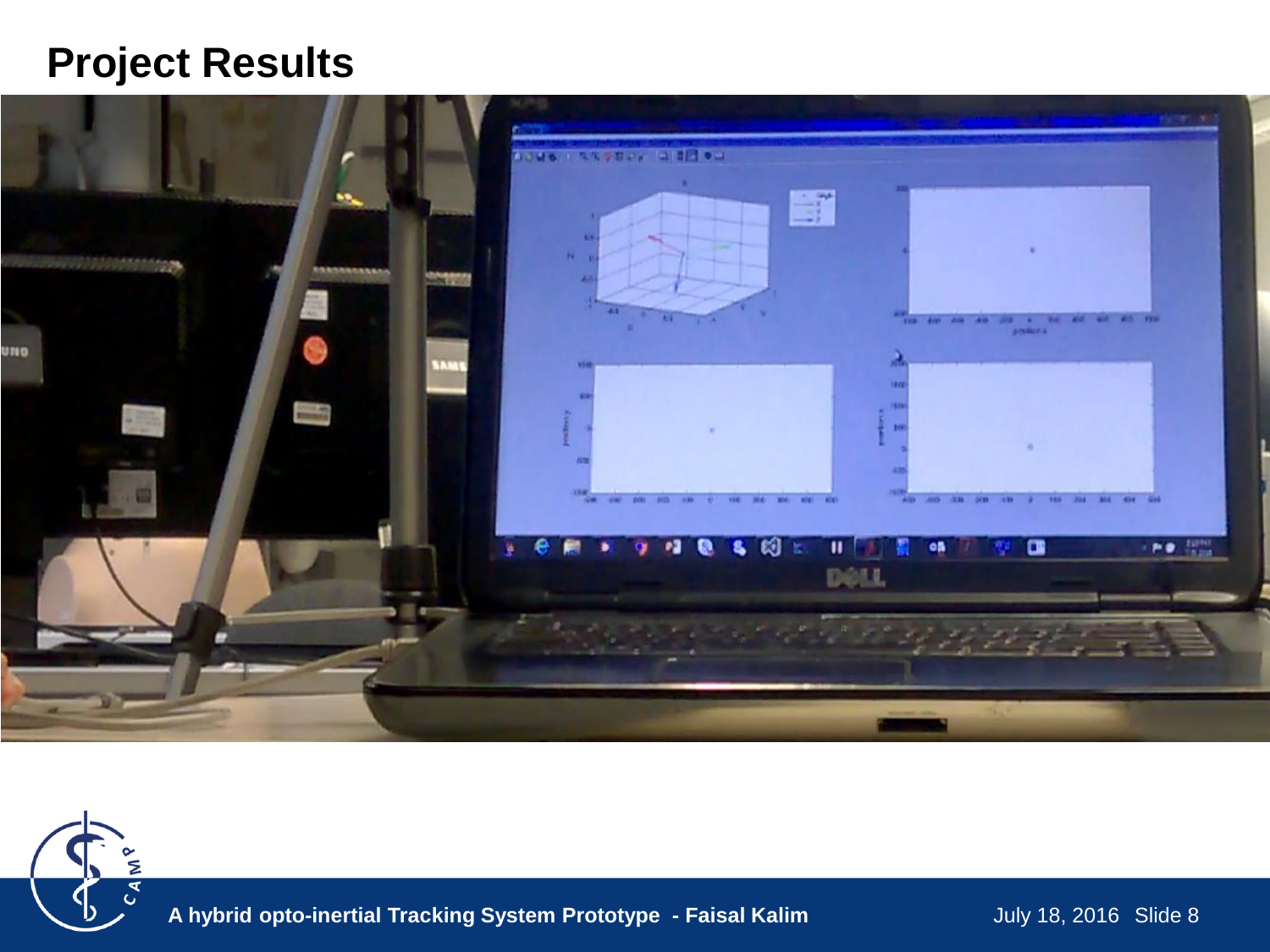#### **Project Results**

Σ  $C_{\mathcal{A}}$ 



**A hybrid opto-inertial Tracking System Prototype - Faisal Kalim**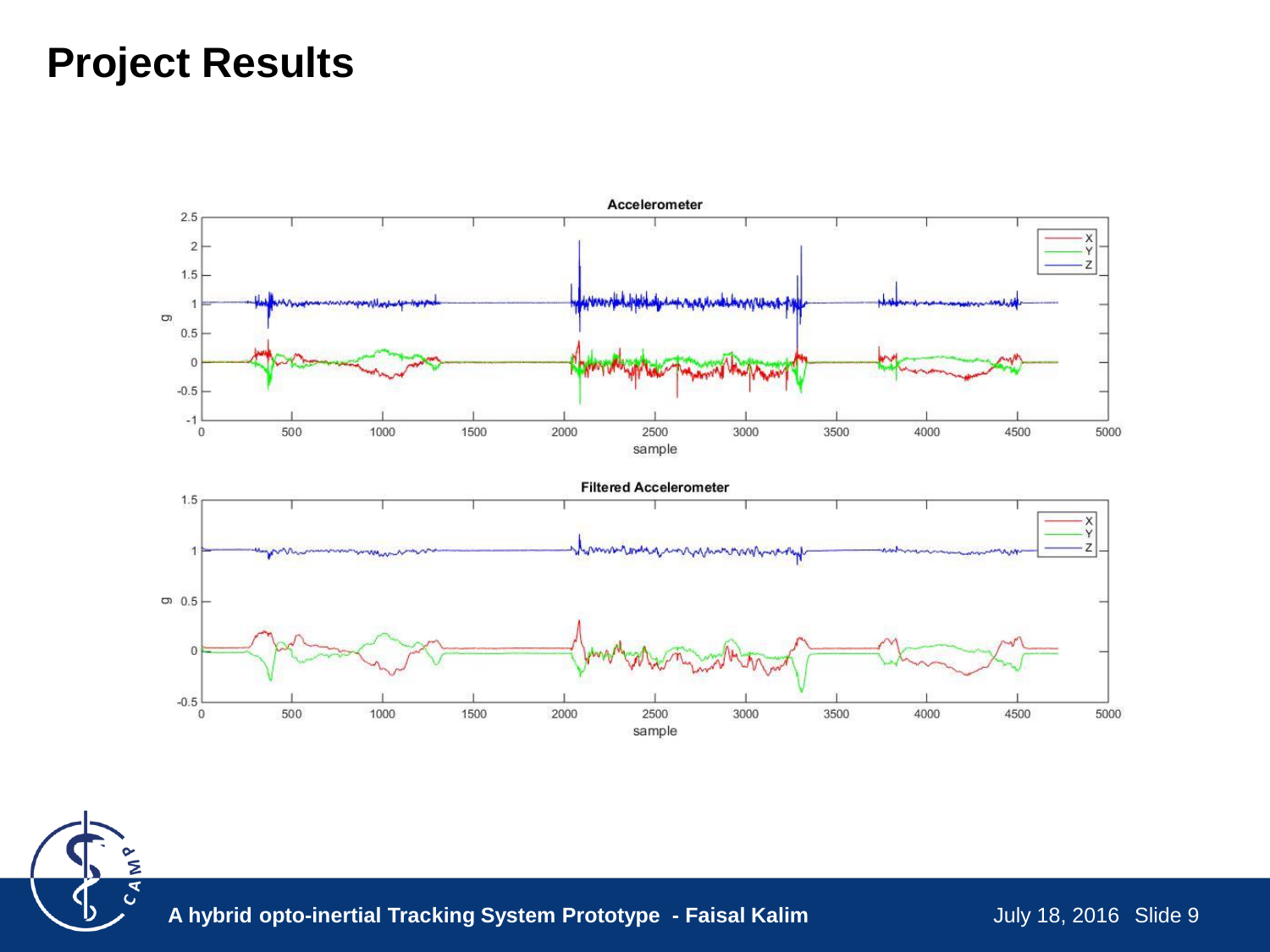#### **Project Results**

š  $C_A$ 



**A hybrid opto-inertial Tracking System Prototype - Faisal Kalim**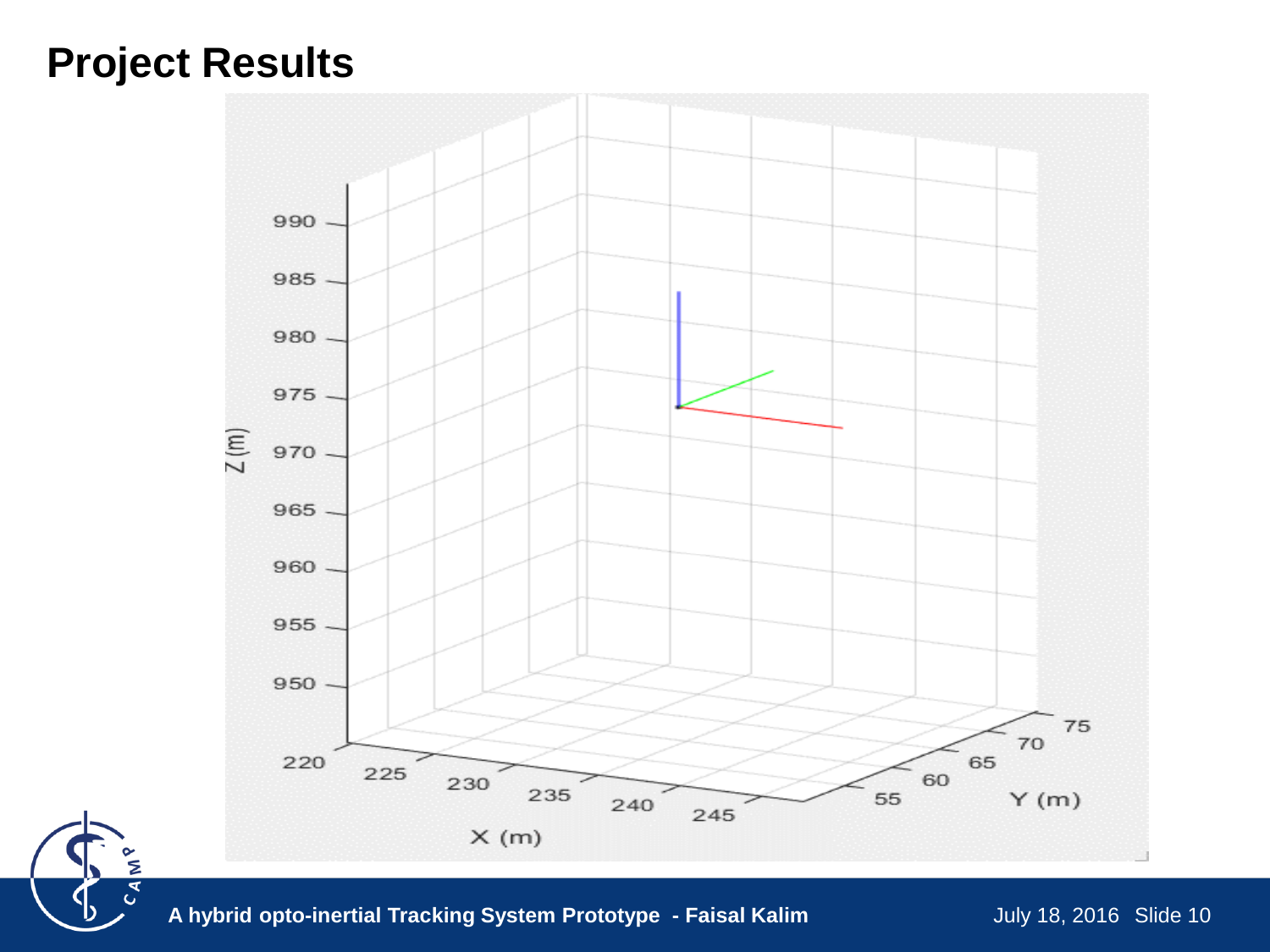#### **Project Outlook**

- $\triangleright$  All tasks completed
	- > IMU Integration
	- $\triangleright$  IMU calibration
	- > IMU Data filtering
	- $\triangleright$  Position and Orientation estimation
	- $\triangleright$  Server Implementation
	- ▶ Co Calibration of IMU and optical tracker
	- $\triangleright$  Data Fusion
	- $\triangleright$  Analysis
	- $\triangleright$  Visualization
- Future Work
	- $\triangleright$  Calibration of IMU from more readings
	- $\triangleright$  Accelerometer bias correction from optical data
	- $\triangleright$  Adaptive filtering of accelerometer data
	- $\triangleright$  More testing and evaluations
	- Navigation grade IMU



**A hybrid opto-inertial Tracking System Prototype - Faisal Kalim**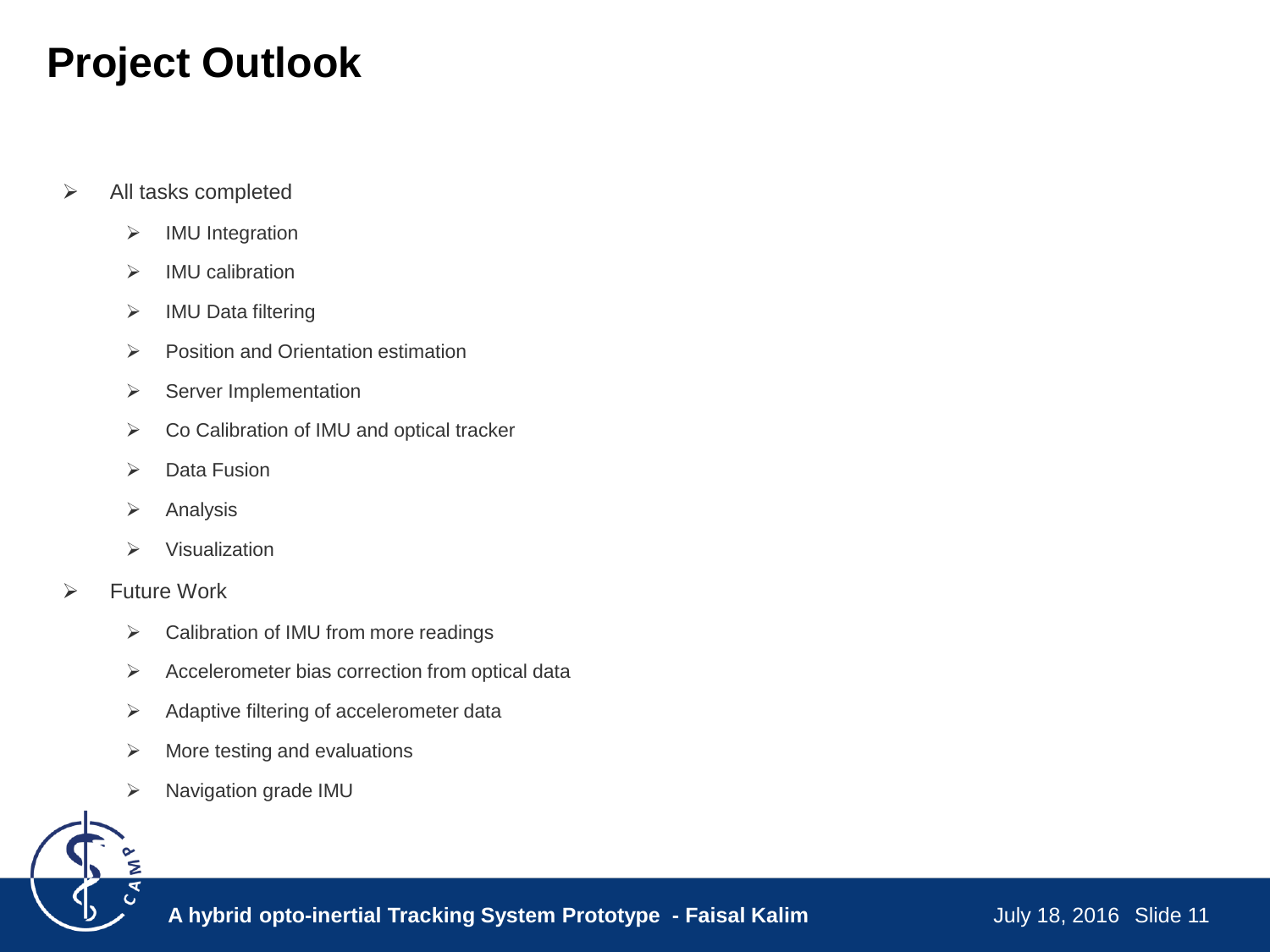### **Project Retrospective**

- $\triangleright$  Main Challenges
	- $\triangleright$  Underestimated tasks
	- $\triangleright$  Issues with third party libraries
- $\triangleright$  Tasks
	- $\triangleright$  All mendatory tasks completed
- 6DOF pose estimation, IMUs, OpenIGTLink, Kalman filtering, Software Project Management, Presentation Skills
- **► Lessons Learned** 
	- $\triangleright$  Integration of modules in different platforms